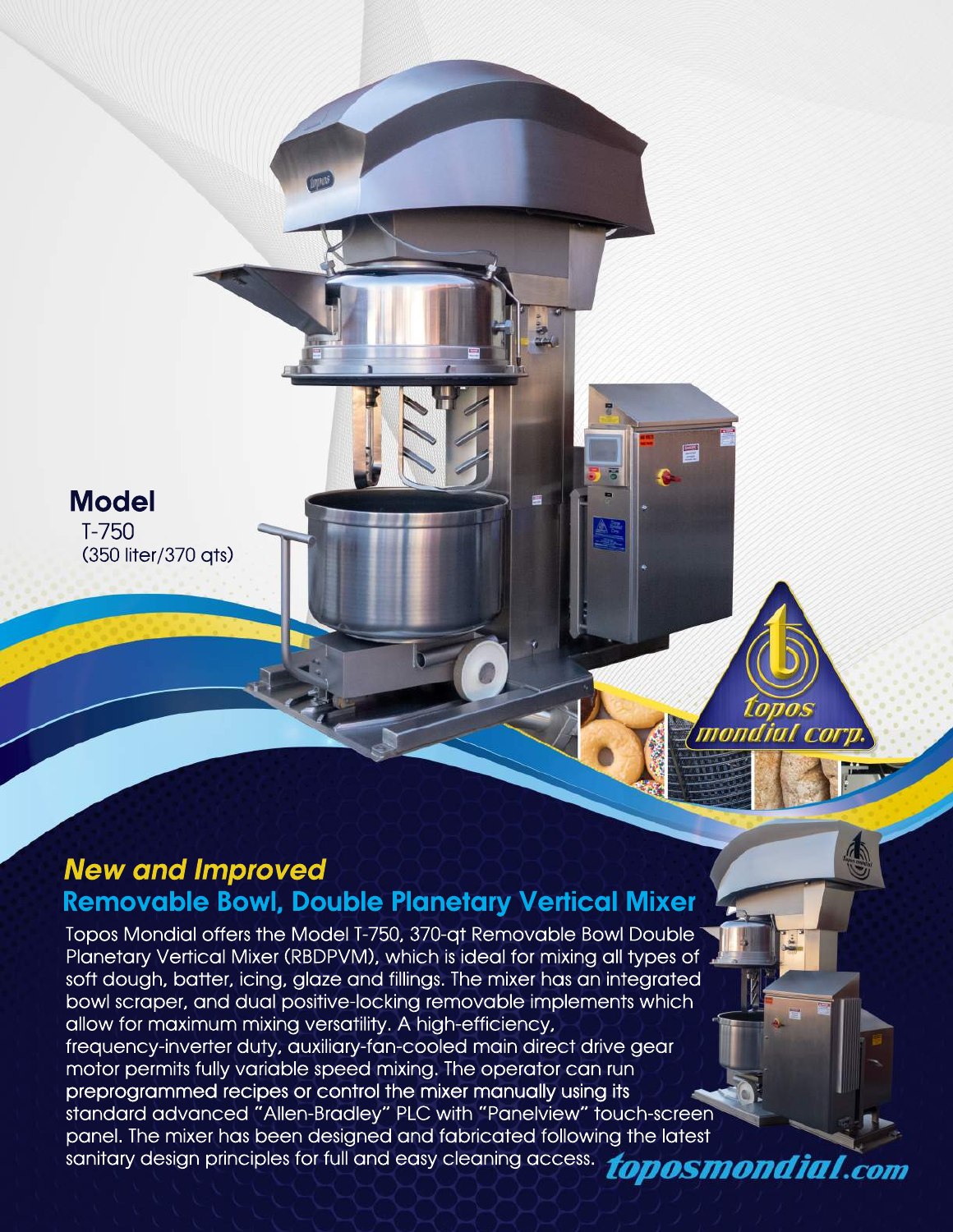## **Standard Features**

High quality stainless steel head/bonnet with a removable rubber bowl seal. The head/bonnet seals to the bowl to assure dust free operation and removes the possibility of product contamination while mixing. This head/bonnet can be equipped with bulk ingredient openings, liquid ingredient openings and dust collector connections.

Easy opening (no tools) hinged, self supporting, S/S top cover allows for fast and easy cleaning and service.

> 20hp direct drive high efficiency gearmotor with auxilary cooling fan.

All stainless steel sanitary design for fast and easy cleaning without the use of tools.

> Integral CIP washing system on upper head asembly allows for fast and easy cleaning of all interior mixing spaces.

Personell touch sensor bonnet edgesafety for full OSHA compliance.

All S/S Removable bowl for ease of cleaning. includes "lifting tubes" to engage with bowl tilters and hoists.

Advanced, well positioned "Allen-Bradley" control panel with "Panelview" PLC and VFD for fully programmable mixing.

mondial

*toposmondial.com* 600 Queen St. Pottstown, PA, USA - +1.610.970.2270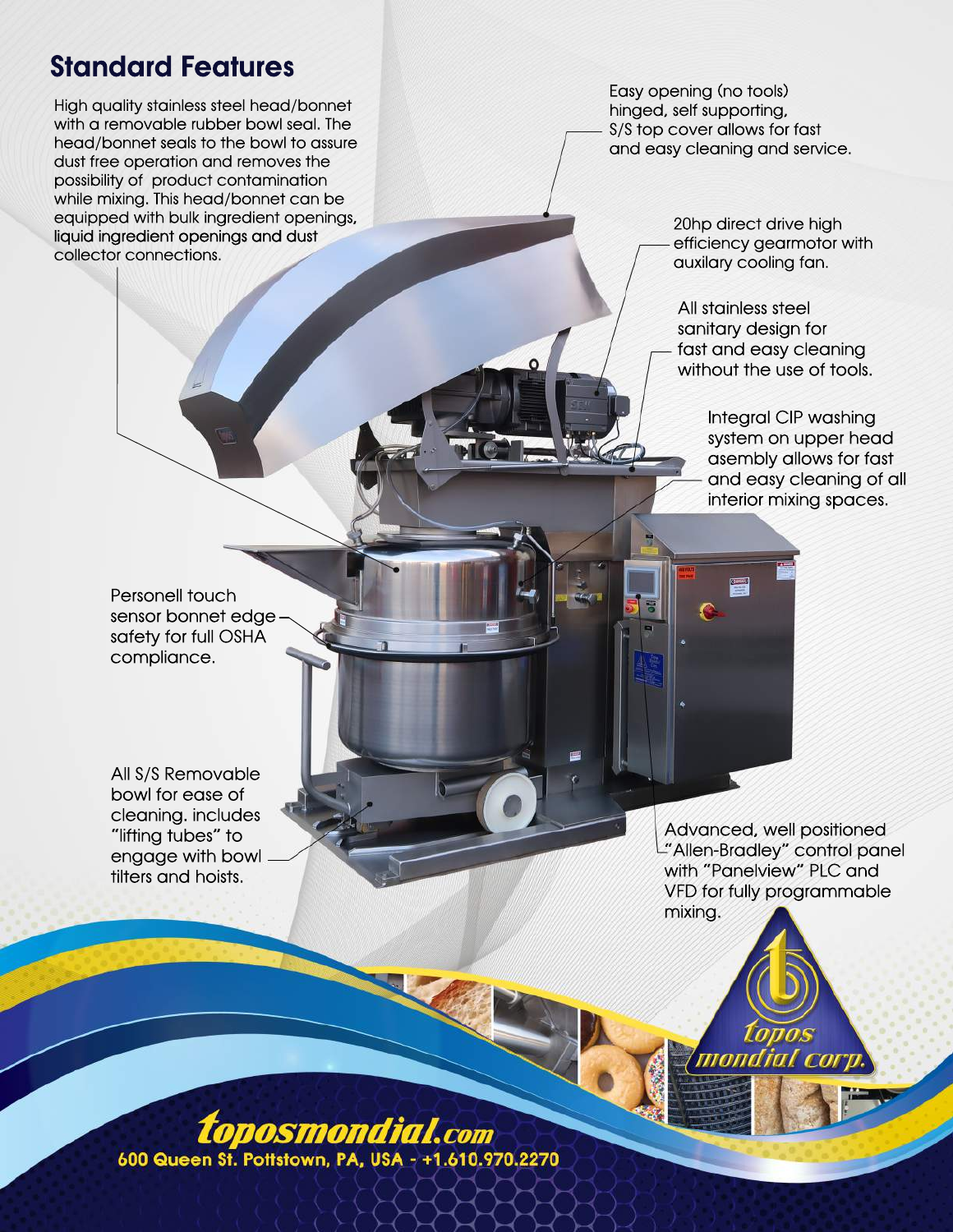